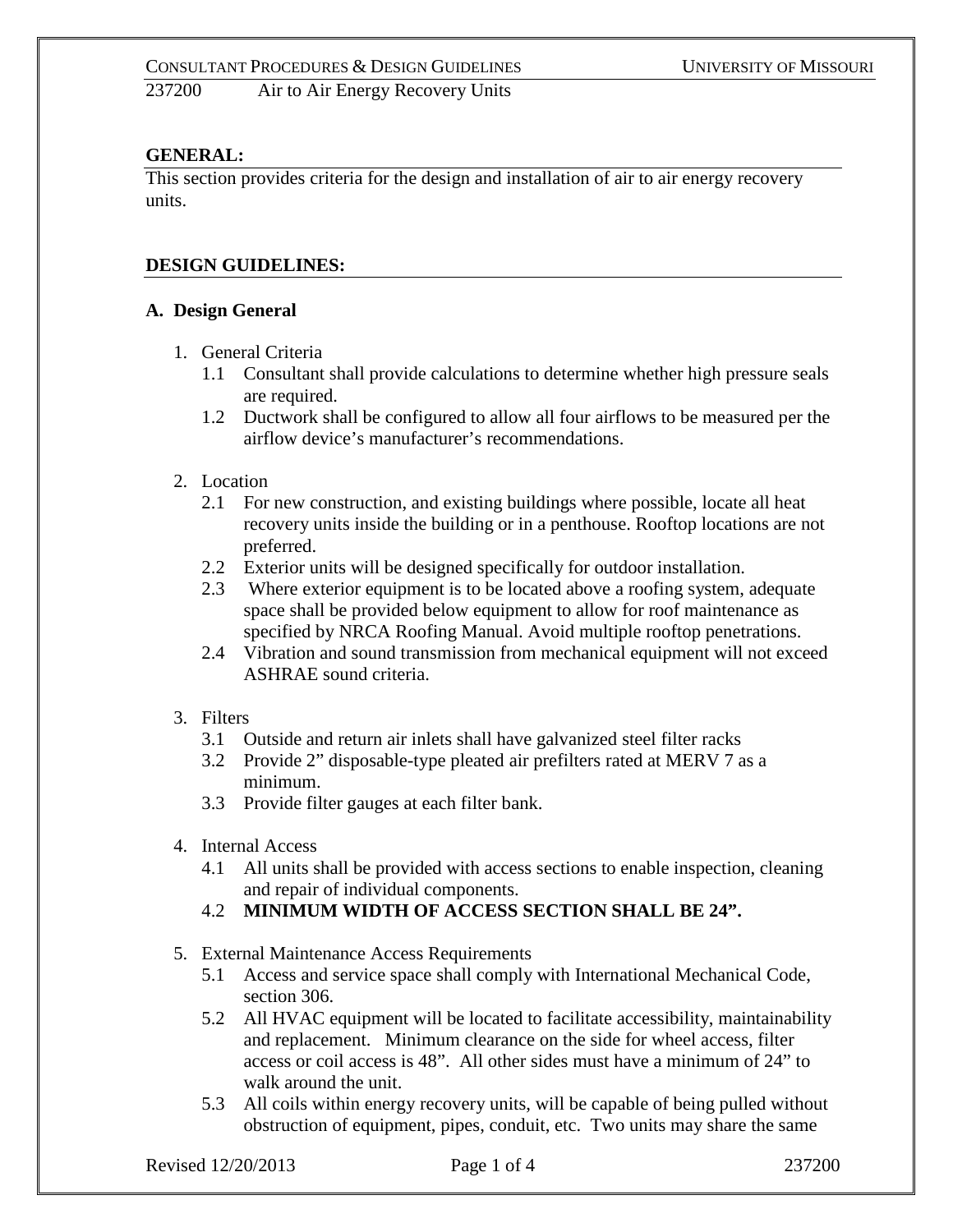#### CONSULTANT PROCEDURES & DESIGN GUIDELINES UNIVERSITY OF MISSOURI

- 237200 Air to Air Energy Recovery Units coil pull space. Coil pull space may utilize a double-wide mechanical room door if the mechanical room is not large enough. 5.4 Mechanical contract drawings shall show the access areas as a hatched area
	- adjacent to the unit. Access doors shall also be shown at all required locations. A plan and elevation view of each air handling unit is required.
	- 5.5 All mechanical equipment/systems will be installed on a 4" minimum concrete housekeeping pad, and where required, steel support framing as required to allow for proper housekeeping.
	- 5.6 Future replacement of the entire unit shall be considered.

# **SPECIFICATION REQUIREMENTS:**

- A. The following statements shall be included in the contract specification:
	- 1. Access limitations on replacement units: Replacement Energy Recovery Units may be restricted to existing size limitations. Units which exceed these limitations cannot be considered as they will not fit in the existing locations. The size limitations are indicated on the attached data sheets.
	- 2. Unit Construction
		- 2.1. Unit casing panels shall consist of formed and reinforced exterior 18 gage galvanized steel panels, 2 inch thick, 3.0 lb/cu ft density, fiberglass insulation and an interior 20 gage G90 solid galvanized steel liner. Internal partition shall shall be constructed in the same manner as the unit cabinet.
		- 2.2. Access doors shall be insulated double wall construction. Latch handles, Ventlock 310 or equal, shall provide positive closure to prevent leakage. Door hinges shall be securely fastened to unit casing. Tack welds are not acceptable. Door gaskets shall be a minimum of 3/8 inch around the entire door perimeter.
		- 2.3. Unit sections with access doors shall be provided with floors capable of supporting maintenance personnel.
		- 2.4. Provide a service light in all accessible sections and the fan cabinet.
		- 2.5. Provide a double wall, internally insulated, sloped stainless steel drain pan.
	- 3. Wheel
		- 3.1. Wheel assembly shall be ARI Certified (Standard 1060) and tested in accordance with ASHRAE 84-91.
		- 3.2. An access section shall be provided both upstream and downstream of the wheel for servicing.
		- 3.3. All surfaces shall be permanently bonded with a non-migrating desiccant specifically developed for water vapor transfer.
		- 3.4. Wheel shall transfer heat between airstreams in a counter flow configuration.
		- 3.5. Wheel cleaning shall be with low pressure air or vacuum cleaner.
		- 3.6. Dry particles up to 1,200 microns shall pass through the wide angle media minimizing air pressure drop.
	- 4. Frost Control
		- 4.1. Provide hot water heating coil for frost protection.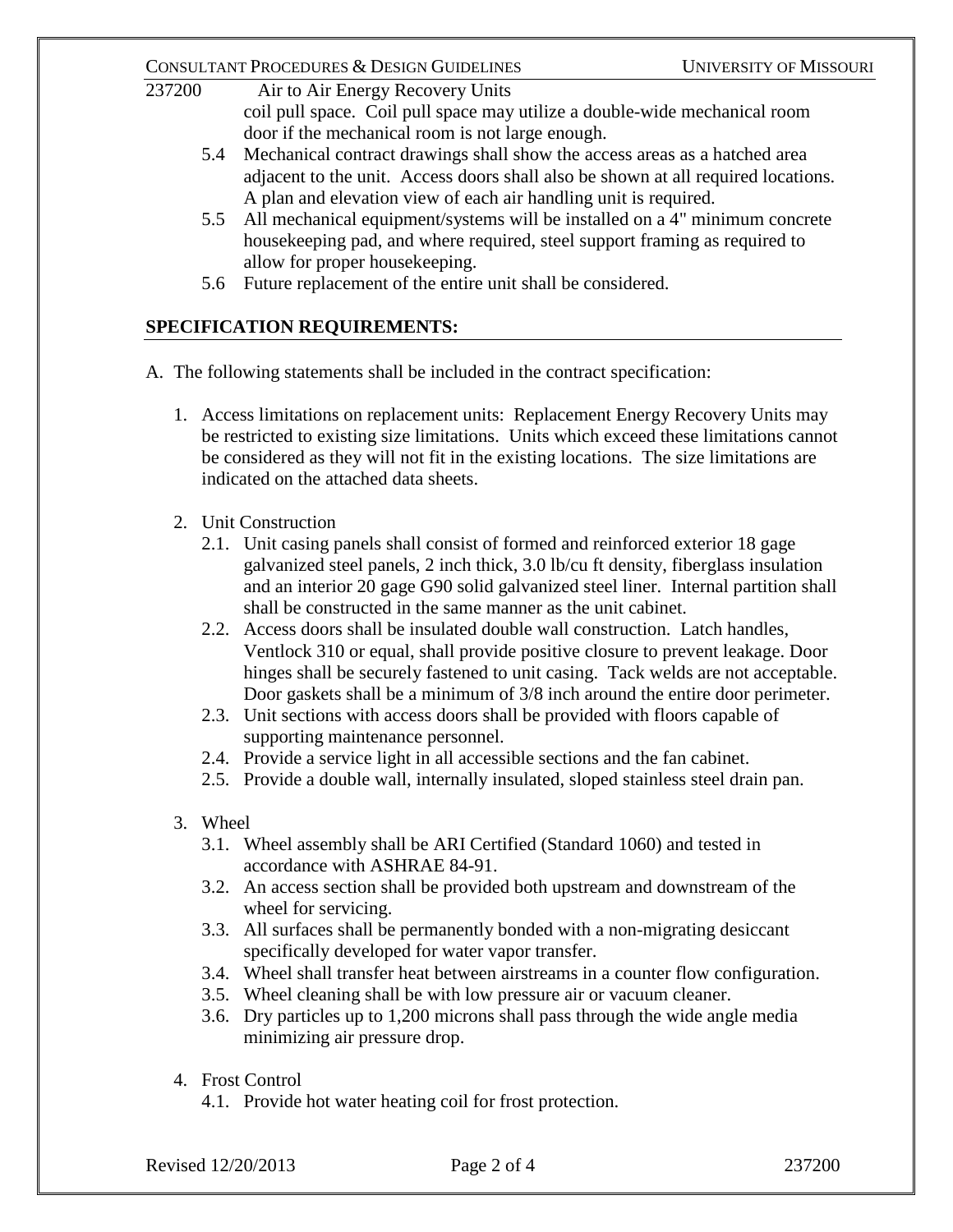### CONSULTANT PROCEDURES & DESIGN GUIDELINES<br>237200 Air to Air Energy Recovery Units Air to Air Energy Recovery Units

- 5. Coils
	- 5.1 All coils shall have a minimum of .025" tube wall thickness and 5/8" O.D. minimum diameter. All coils shall have copper coils, aluminum fins, and nonferrous headers.
	- 5.2 Coils shall be a maximum of 8 rows and a maximum of 10 fins/in.

## **Schedule to be Included in the Drawings**

| <b>Supply Side</b> | <b>Exhaust Side</b> |
|--------------------|---------------------|
|                    |                     |
|                    |                     |
|                    |                     |
|                    |                     |
|                    |                     |
|                    |                     |
|                    |                     |
|                    |                     |
|                    |                     |
|                    |                     |
|                    |                     |
|                    |                     |
|                    |                     |
|                    |                     |
|                    |                     |
|                    |                     |
|                    |                     |
|                    |                     |
|                    |                     |